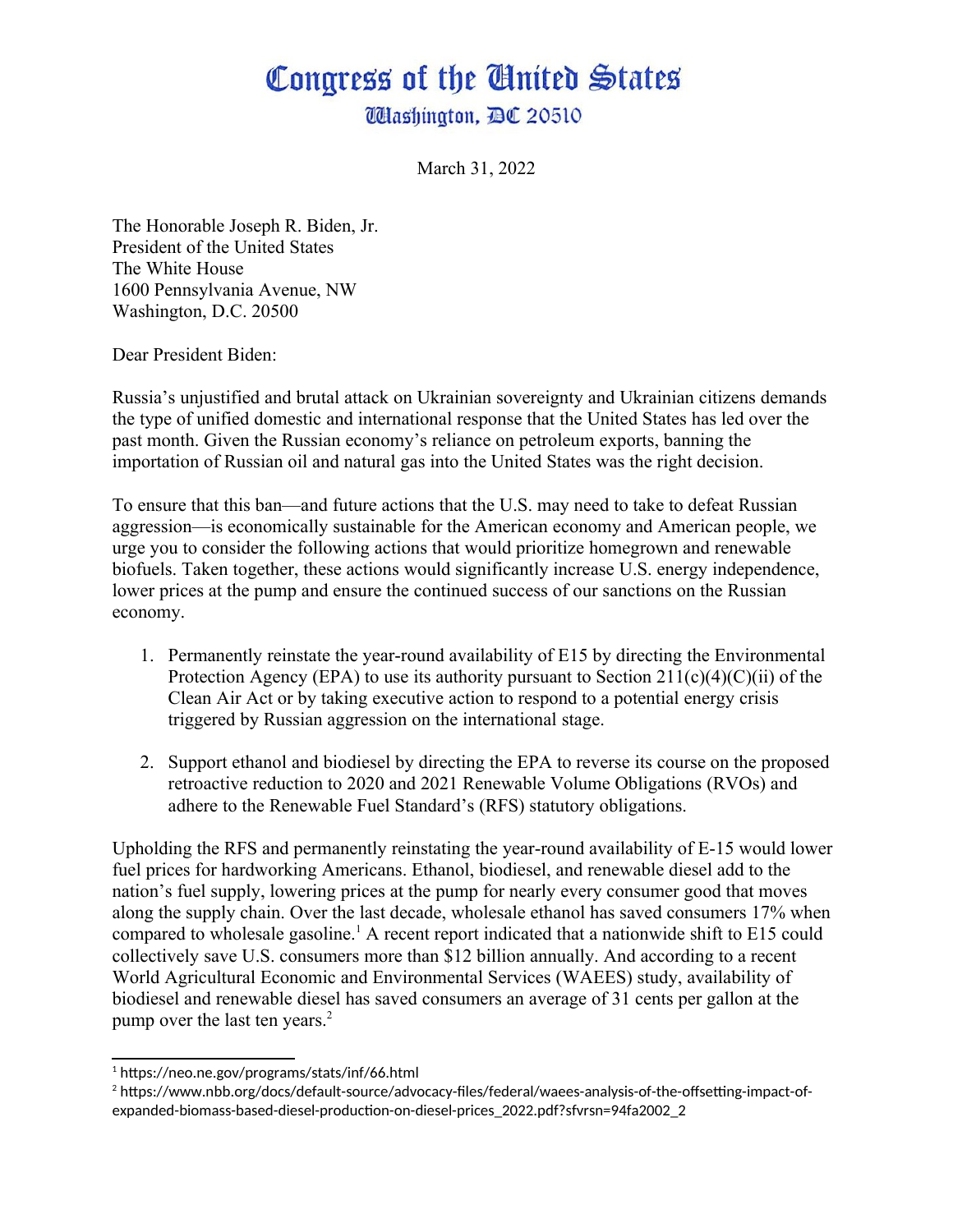<span id="page-1-0"></span>These actions would generate economic growth in rural communities that would reduce the impact of inflation on Americans' pocketbooks. For example, ensuring the year-round availability of E15 would support an additional 182,600 jobs and generate an additional \$17.8 billion in economic activity.<sup>[3](#page-1-1)</sup> Because ethanol production involves U.S. farmers and processing plants located in rural communities, these benefits would be most directly felt in rural America.

Finally, these actions would significantly increase U.S. energy independence and lessen the domestic impact of our ban on Russian energy imports by replacing them with U.S. biofuels. For example, about 8% of U.S. imports of oil and refined petroleum products come from Russia.<sup>[4](#page-1-3)</sup> Ensuring the year-round sale of E15 would potentially replace up to 5% of the liquid petroleumbased gasoline in the U.S. transportation sector with homegrown biofuels. Protecting the RFS from retroactive reductions will ensure that biodiesel can fill liquid energy deficiencies created by trade and market instability.

The American people and this Congress stand united in our resolve to support the Ukrainian people in the face of Russian aggression and imperialism. We will take the actions necessary to ensure democracy in Ukraine endures. Increasing domestic energy production is an important part of our effort to sustain sanctions on the Russian economy, and we urge you to increase U.S. energy independence and decrease inflationary pressures at the pump by directing the EPA to ensure the uninterrupted year-round sales of E15 and to protect the integrity of the RFS.

Thank you for your consideration of these necessary actions.

Sincerely,

Angie Craig Member of Congress

Rodney Davis Member of Congress

<span id="page-1-2"></span>

Cy**nthia** Axne Member of Congress

Dusty Johnson Member of Congress

Mark Pocan Member of Congress

Adrian Smith Member of Congress

<span id="page-1-1"></span>[<sup>3</sup>](#page-1-0) https://neo.ne.gov/programs/stats/inf/66.html

<span id="page-1-3"></span>[<sup>4</sup>](#page-1-2) https://www.wsj.com/articles/why-does-the-u-s-still-buy-russian-oil-11646151935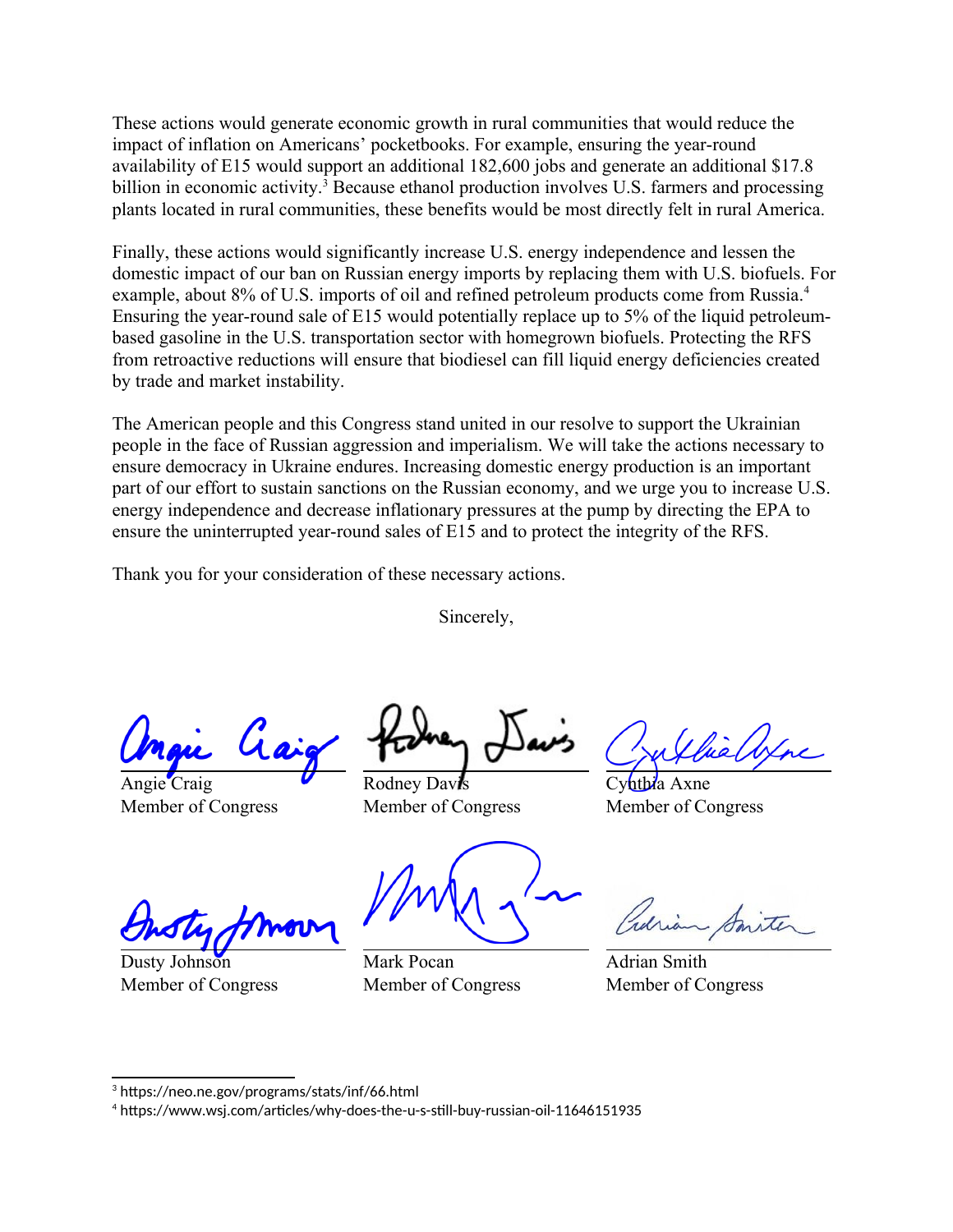riller Mary, E

Mary E. Miller Member of Congress

Tim Ryan Tim Ryan Member of Congress

Mariannette J Micley Mark<br>Mariannette Miller-Meeks, M.D. Member of Congress

Michelle Fischbach Member of Congress

hlen tirs

Ashley Hinson Member of Congress

**Jimmy Panetta** Member of Congress

Cheri Bustos Member of Congress

Baira

James R. Baird Member of Congress

Blaine Luetkemeyer Member of Congress

Ron Kind Member of Congress

Mike Bost Member of Congress

David Scott Member of Congress

Tracey **M**ann Member of Congress

Jake LaTurner Member of Congress

James Comer Member of Congress